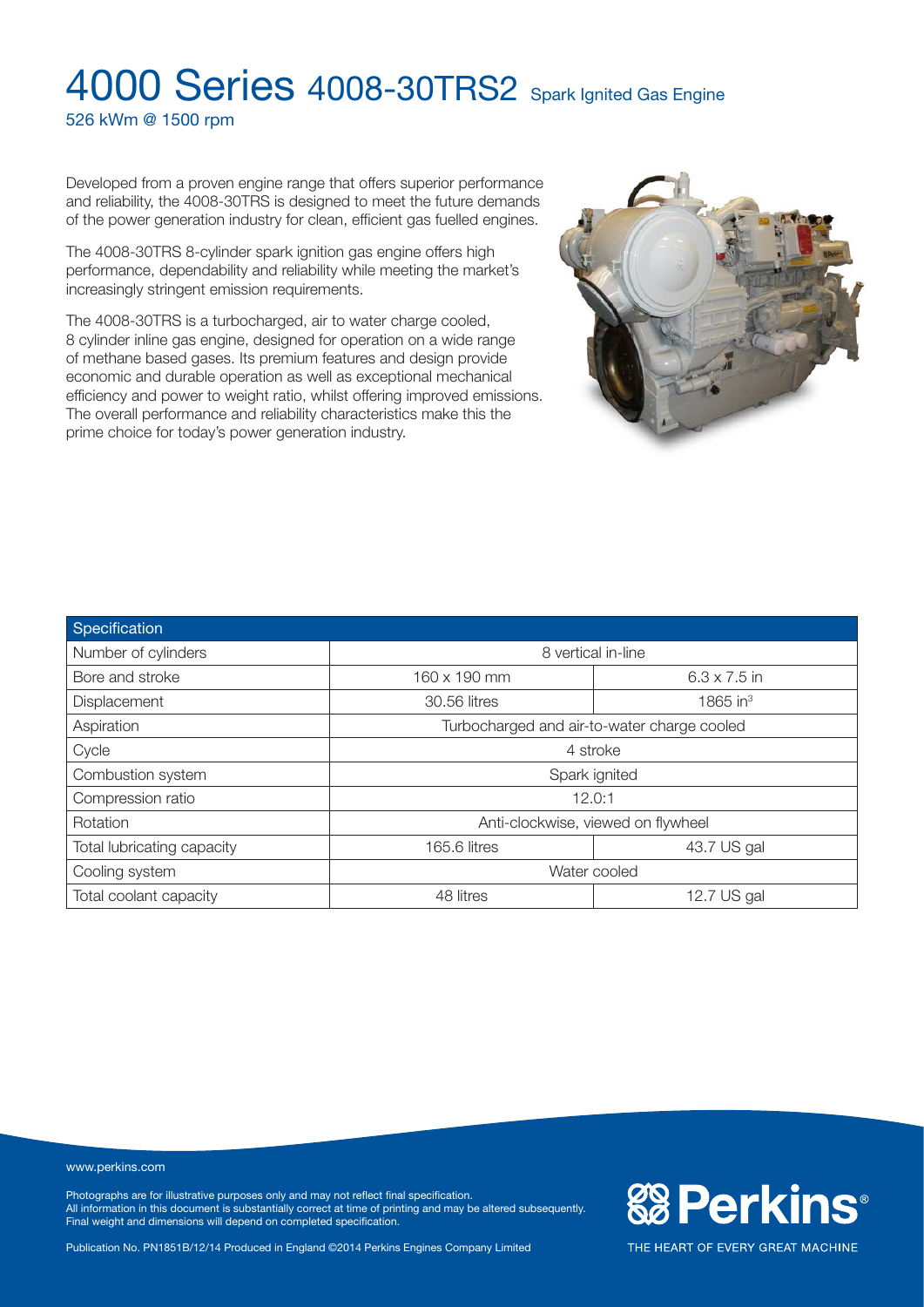526 kWm @ 1500 rpm

### Features and benefits

#### Economic power

- Utilises advanced combustion technology to deliver durable and reliable power
- High commonality of components with other engines in the 4000 Series family for reduced stocking levels
- Individual large valve cylinder heads with matched deep bowl pistons for greater swirl, achieve high mechanical efficiency

### Reliable power

- Developed and tested using the latest engineering techniques
- Piston temperatures controlled by an advanced gallery jet cooling system
- Extended durability and attention to reducing servicing with extended component life add benefit of the reduced whole life cost
- Robust to varying gas quality

### Specs for both natural gas and biogas are available\*

### Compact, clean and efficient power

- Exceptional power-to-weight ratio and compact size give optimum power density for ease of transportation and installation
- $\bullet$  In excess of 40% mechanical efficiency
- Designed to provide excellent service access for ease of maintenance
- Engines to comply with major international standards
- All engines in the 4000 Series family are capable of meeting the NO<sub>x</sub> requirements of TA Luft

#### Product support

With highly trained Perkins distributors in thousands of communities in over 180 countries, you are never far away from expert product knowledge, genuine parts and a range of advanced diagnostic technology for keeping your engine in peak condition

### Warranties and Service Contracts

We provide one-year warranties for our gas engines, as standard. These are supported by multilevel Extended Service Contracts that can be bought additionally

Discover more www.perkins.esc

• To find your local distributor: www.perkins.com/distributor

\*Engine specification suitable for running on landfill gas, digester gas, biogas and coal bed mine gas. (Please contact your account manager or nearest distributor for more information)

#### www.perkins.com

Photographs are for illustrative purposes only and may not reflect final specification. All information in this document is substantially correct at time of printing and may be altered subsequently. Final weight and dimensions will depend on completed specification.



THE HEART OF EVERY GREAT MACHINE

Publication No. PN1851B/12/14 Produced in England ©2014 Perkins Engines Company Limited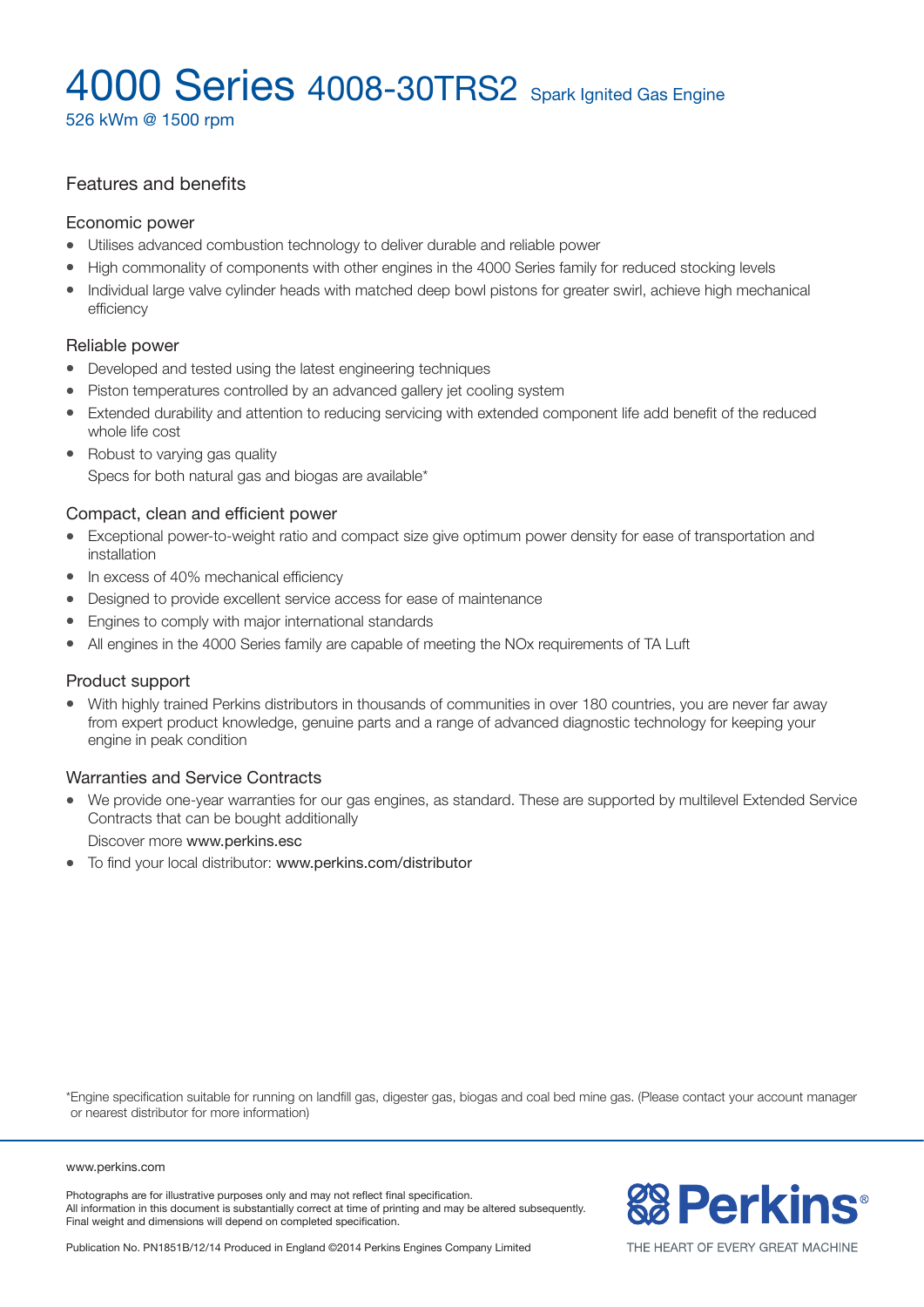526 kWm @ 1500 rpm

### Technical information

#### Air inlet and exhaust

- $\bullet$  Mounted air filter replaceable cartridge type
- Dry exhaust manifolds
- Exhaust manifold shielding
- High efficiency turbocharger

#### Governing, gas and ignition system

- Air/Fuel mixer with zero pressure regulator and mixture adjustment screw
- Metal braided flexible gas connection
- Altronic 800 'C' Series ignition system with individual cylinder ignition coils, spark plugs
- Digital governing system, governing to ISO8528-5 class G2

#### Lubrication system

- Gear driven, externally mounted lubricating oil pump
- $\bullet$  Wet sump with filler and dipstick
- Full-flow replaceable canister type oil filters
- l Jacket water cooled shell and tube oil cooler/stabiliser
- Closed circuit crankcase ventilation system natural gases only

### Cooling system

- Pressurised jacket water cooling system, gear-driven jacket water, circulating pump supply on Electro unit only
- $\bullet$  Air to water charge cooler, pipe work supply on Electro unit only
- $\bullet$  Jacket water thermostatic control supply on Electro unit only

#### Electrical equipment

- 24 volt starter motor
- 24 volt 70 amp battery charging alternator with integral voltage, regulator and activating switch supply on Electro unit only
- High coolant temperature
- Low oil pressure switch
- High manifold pressure switch
- Digital knock detection

### Flywheel and housing

- High inertia flywheel to SAE J620 Size 14
- SAE '0' flywheel housing

### **Mountings**

• Front and rear engine mounting support

#### Literature

• User's Handbook and Parts Manual

### Optional equipment

- 220 / 240 volt thermostatically controlled immersion heater
- Three way thermostatic valve for charge cooler cooling circuit
- Mechanically driven water pump for charge cooler circuit
- Exhaust temperature monitoring
- $\bullet$  Tool kit
- Additional manuals

#### www.perkins.com

Photographs are for illustrative purposes only and may not reflect final specification. All information in this document is substantially correct at time of printing and may be altered subsequently. Final weight and dimensions will depend on completed specification.

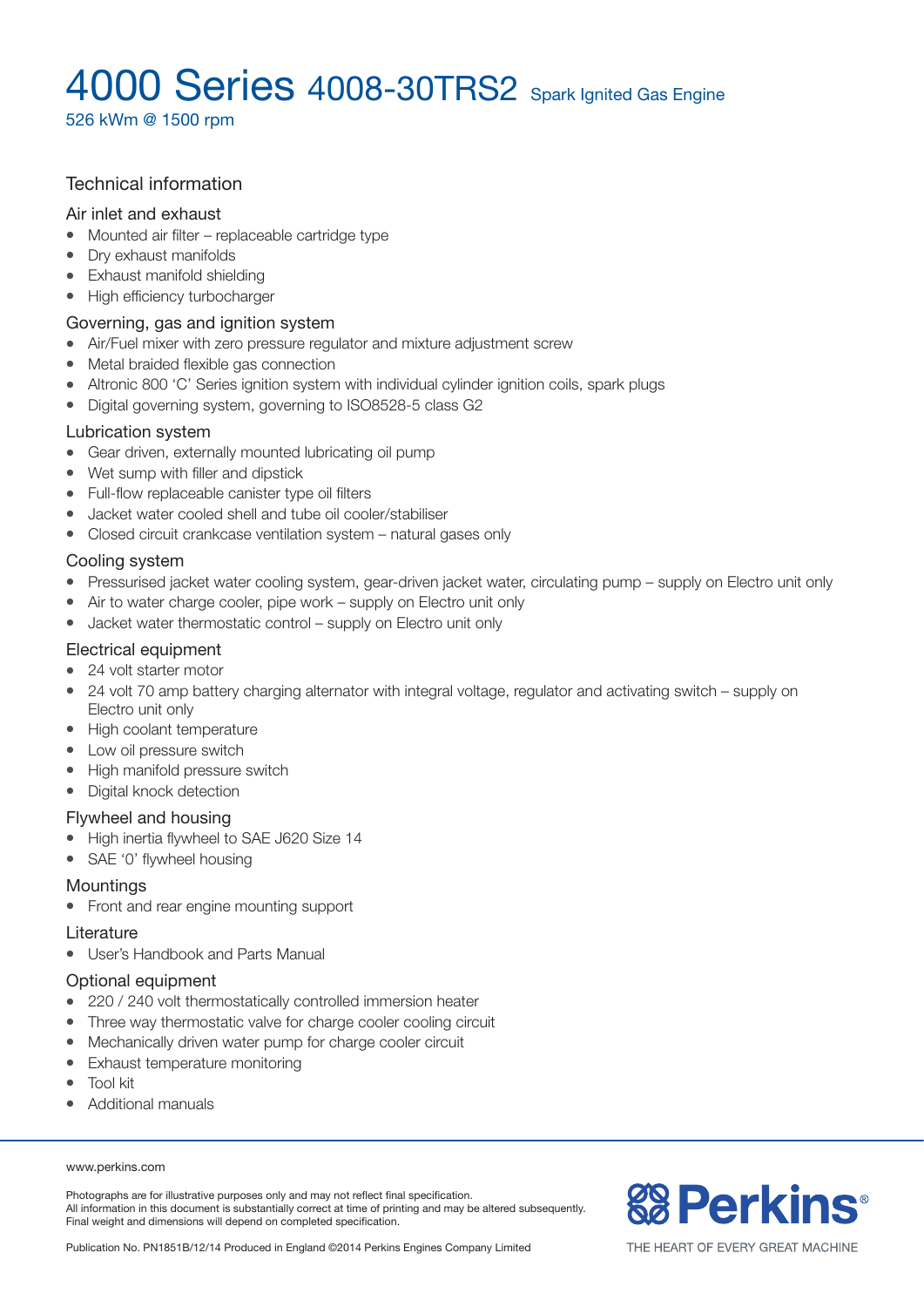526 kWm @ 1500 rpm



| Engine package weights and dimensions |              |         |                   |          |  |  |
|---------------------------------------|--------------|---------|-------------------|----------|--|--|
|                                       | Electro unit |         | Cogeneration unit |          |  |  |
| Length                                | 2658 mm      | 105 in  | 2559 mm           | $101$ in |  |  |
| Width                                 | 1633 mm      | 64 in   | 1418 mm           | 56 in    |  |  |
| Height                                | 1782 mm      | 70 in   | 1782 mm           | 70 in    |  |  |
| Weight (dry)                          | 3350 kg      | 7385 lb | 3350 kg           | 7385 lb  |  |  |

www.perkins.com

Photographs are for illustrative purposes only and may not reflect final specification. All information in this document is substantially correct at time of printing and may be altered subsequently. Final weight and dimensions will depend on completed specification.

Publication No. PN1851B/12/14 Produced in England ©2014 Perkins Engines Company Limited



THE HEART OF EVERY GREAT MACHINE